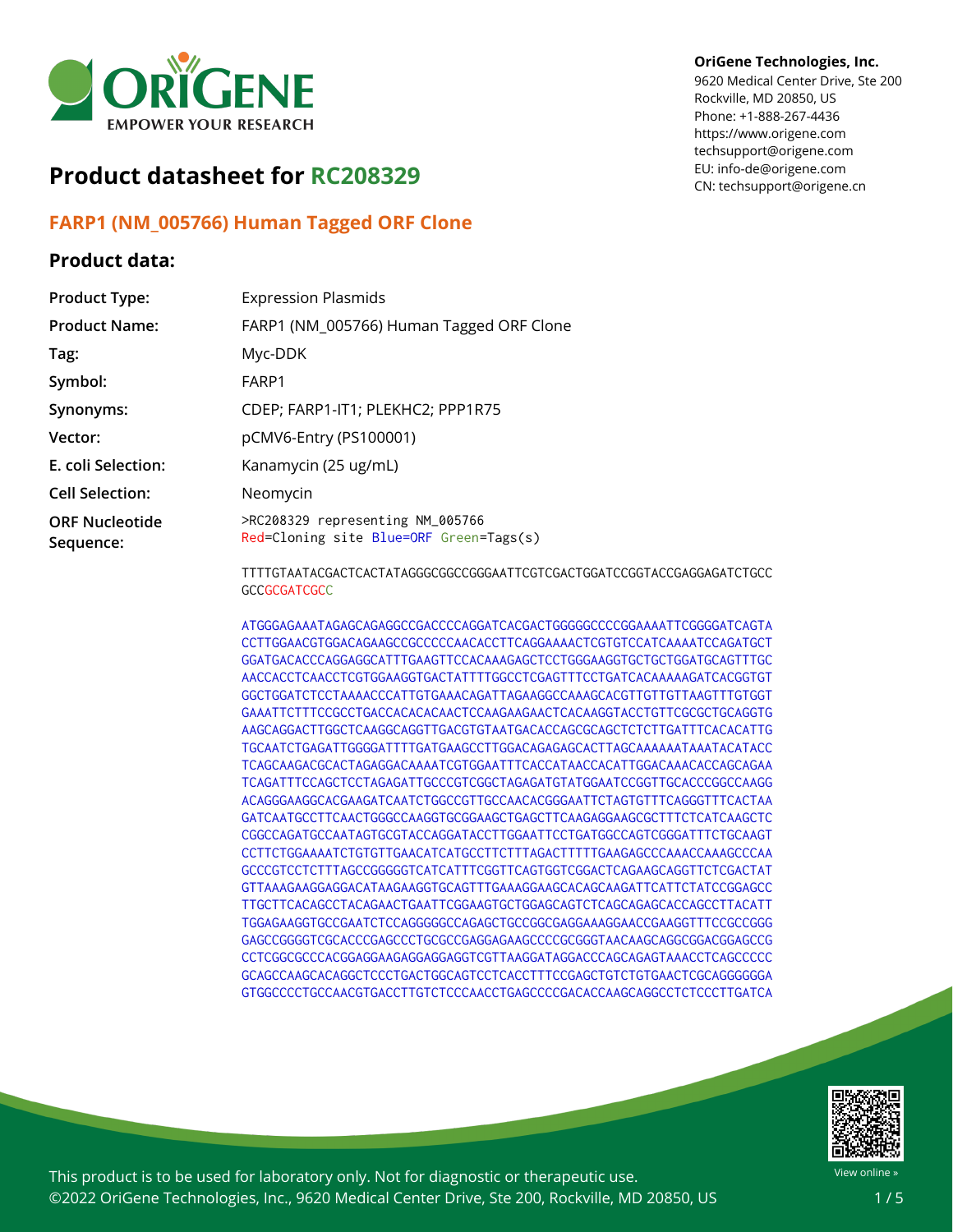|                           | GCCCGCTGCTGAATGACCAGGCCTGCCCCCGGACGGACGATGAGGATGAGGGCCGGAGGAAGAGATTCCC                                                                                                                                                                                                                                                                                                                                                                                                                                                                                                                                                                                                                                                                                                                                                                                                                                                                                                                                                                                                                                                                        |
|---------------------------|-----------------------------------------------------------------------------------------------------------------------------------------------------------------------------------------------------------------------------------------------------------------------------------------------------------------------------------------------------------------------------------------------------------------------------------------------------------------------------------------------------------------------------------------------------------------------------------------------------------------------------------------------------------------------------------------------------------------------------------------------------------------------------------------------------------------------------------------------------------------------------------------------------------------------------------------------------------------------------------------------------------------------------------------------------------------------------------------------------------------------------------------------|
|                           | AACTGATAAAGCGTACTTCATAGCTAAGGAAGTGTCTACCACCGAGCGAACATATCTGAAGGATCTCGAA                                                                                                                                                                                                                                                                                                                                                                                                                                                                                                                                                                                                                                                                                                                                                                                                                                                                                                                                                                                                                                                                        |
|                           | GTTATCACTTCGTGGTTTCAGAGCACAGTGAGCAAAGAGGACGCCATGCCGGAAGCACTGAAAAGTCTCA<br>TATTCCCGAATTTTGAACCTTTGCACAAATTTCATACTAATTTTCTCAAGGAAATTGAGCAACGACTTGC                                                                                                                                                                                                                                                                                                                                                                                                                                                                                                                                                                                                                                                                                                                                                                                                                                                                                                                                                                                              |
|                           |                                                                                                                                                                                                                                                                                                                                                                                                                                                                                                                                                                                                                                                                                                                                                                                                                                                                                                                                                                                                                                                                                                                                               |
|                           | CCTGTGGGAAGGCCGCTCAAATGCCCAAATCAGAGATTACCAAAGAATCGGCGATGTCATGCTGAAGAAC<br>ATTCAGGGCATGAAGCACCTGGCGGCTCACCTGTGGAAGCACAGCGAGGCCTTGGAGGCCCTGGAGAATG                                                                                                                                                                                                                                                                                                                                                                                                                                                                                                                                                                                                                                                                                                                                                                                                                                                                                                                                                                                              |
|                           |                                                                                                                                                                                                                                                                                                                                                                                                                                                                                                                                                                                                                                                                                                                                                                                                                                                                                                                                                                                                                                                                                                                                               |
|                           | GCTCAACACCTTCCTCCTGCGGCCACTGCACCGGCTCATGCACTACAAGCAGGTCCTGGAGCGGCTGTGC                                                                                                                                                                                                                                                                                                                                                                                                                                                                                                                                                                                                                                                                                                                                                                                                                                                                                                                                                                                                                                                                        |
|                           | AAACACCACCCGCCGAGCCACGCCGACTTCAGGGACTGCCGAGCCGCTTTGGCAGAGATCACGGAGATGG                                                                                                                                                                                                                                                                                                                                                                                                                                                                                                                                                                                                                                                                                                                                                                                                                                                                                                                                                                                                                                                                        |
|                           |                                                                                                                                                                                                                                                                                                                                                                                                                                                                                                                                                                                                                                                                                                                                                                                                                                                                                                                                                                                                                                                                                                                                               |
|                           | GATTGGCATTGACAATCTTGTGGTTCCGGGAAGGGAGTTCATCCGTCTGGGCAGCCTCAGCAAGCTCTCG                                                                                                                                                                                                                                                                                                                                                                                                                                                                                                                                                                                                                                                                                                                                                                                                                                                                                                                                                                                                                                                                        |
|                           | GGGAAGGGGCTCCAGCAGCGCATGTTCTTCCTGTTCAACGACGTCCTGCTATACACGAGCCGGGGGCTGA                                                                                                                                                                                                                                                                                                                                                                                                                                                                                                                                                                                                                                                                                                                                                                                                                                                                                                                                                                                                                                                                        |
|                           | CGGCCTCCAATCAGTTTAAAGTCCACGGGCAGCTCCCGCTCTATGGCATGACGATTGAGGAGAGCGAAGA                                                                                                                                                                                                                                                                                                                                                                                                                                                                                                                                                                                                                                                                                                                                                                                                                                                                                                                                                                                                                                                                        |
|                           | CGAGTGGGGGGTGCCCCACTGCCTGACCCTCCGGGGCCAGCGGCAGTCCATCATCGTGGCCGCCAGTTCT                                                                                                                                                                                                                                                                                                                                                                                                                                                                                                                                                                                                                                                                                                                                                                                                                                                                                                                                                                                                                                                                        |
|                           | CGGTCCGAGATGGAGAAGTGGGTTGAGGACATCCAGATGGCCATTGACCTGGCGGAGAAGAGCAGCAGCC                                                                                                                                                                                                                                                                                                                                                                                                                                                                                                                                                                                                                                                                                                                                                                                                                                                                                                                                                                                                                                                                        |
|                           | CCGCCCCTGAGTTCCTGGCCAGCAGCCCCCCTGACAACAAGTCCCCTGATGAAGCCACCGCGGCTGACCA                                                                                                                                                                                                                                                                                                                                                                                                                                                                                                                                                                                                                                                                                                                                                                                                                                                                                                                                                                                                                                                                        |
|                           | GGAGTCAGAGGATGACCTGAGCGCCTCGCGCACATCGCTGGAGCGCCAGGCCCCGCACCGCGCAACACA                                                                                                                                                                                                                                                                                                                                                                                                                                                                                                                                                                                                                                                                                                                                                                                                                                                                                                                                                                                                                                                                         |
|                           | ATGGTGCACGTGTGCTGGCACCGCAACACCAGCGTCTCCATGGTGGACTTCAGCATCGCAGTGGAGAATC                                                                                                                                                                                                                                                                                                                                                                                                                                                                                                                                                                                                                                                                                                                                                                                                                                                                                                                                                                                                                                                                        |
|                           | AGTTGTCTGGAAACCTGCTGAGGAAATTCAAAAACAGCAACGGGTGGCAGAAGCTGTGGGTGTGTTCAC                                                                                                                                                                                                                                                                                                                                                                                                                                                                                                                                                                                                                                                                                                                                                                                                                                                                                                                                                                                                                                                                         |
|                           |                                                                                                                                                                                                                                                                                                                                                                                                                                                                                                                                                                                                                                                                                                                                                                                                                                                                                                                                                                                                                                                                                                                                               |
|                           | TACTCGCTCACCATCCCCTCTGAGTCCGAGAACATCCAGAAAGACTACGTGTTCAAGCTGCACTTCAAGT                                                                                                                                                                                                                                                                                                                                                                                                                                                                                                                                                                                                                                                                                                                                                                                                                                                                                                                                                                                                                                                                        |
|                           |                                                                                                                                                                                                                                                                                                                                                                                                                                                                                                                                                                                                                                                                                                                                                                                                                                                                                                                                                                                                                                                                                                                                               |
|                           | CACCAGCTCTGCCTCGCGACCCCACGTGTTGAGCCACAAAGAGTCTCTTGTGTAT                                                                                                                                                                                                                                                                                                                                                                                                                                                                                                                                                                                                                                                                                                                                                                                                                                                                                                                                                                                                                                                                                       |
|                           |                                                                                                                                                                                                                                                                                                                                                                                                                                                                                                                                                                                                                                                                                                                                                                                                                                                                                                                                                                                                                                                                                                                                               |
|                           | ACGCGTACGCGGCCGCTCGAGCAGAAACTCATCTCAGAAGAGGATCTGGCAGCAAATGATATCCTGGATT<br>ACAAGGATGACGACGATAAGGTTTAA                                                                                                                                                                                                                                                                                                                                                                                                                                                                                                                                                                                                                                                                                                                                                                                                                                                                                                                                                                                                                                          |
| <b>Protein Sequence:</b>  | >RC208329 representing NM_005766                                                                                                                                                                                                                                                                                                                                                                                                                                                                                                                                                                                                                                                                                                                                                                                                                                                                                                                                                                                                                                                                                                              |
|                           | Red=Cloning site Green=Tags(s)                                                                                                                                                                                                                                                                                                                                                                                                                                                                                                                                                                                                                                                                                                                                                                                                                                                                                                                                                                                                                                                                                                                |
|                           | MGEIEQRPTPGSRLGAPENSGISTLERGQKPPPTPSGKLVSIKIQMLDDTQEAFEVPQRAPGKVLLDAVC<br>NHLNLVEGDYFGLEFPDHKKITVWLDLLKPIVKQIRRPKHVVVKFVVKFFPPDHTQLQEELTRYLFALQV<br>KQDLAQGRLTCNDTSAALLISHIVQSEIGDFDEALDREHLAKNKYIPQQDALEDKIVEFHHNHIGQTPAE<br>SDFQLLEIARRLEMYGIRLHPAKDREGTKINLAVANTGILVFQGFTKINAFNWAKVRKLSFKRKRFLIKL<br>RPDANSAYQDTLEFLMASRDFCKSFWKICVEHHAFFRLFEEPKPKPKPVLFSRGSSFRFSGRTQKQVLDY<br>VKEGGHKKVQFERKHSKIHSIRSLASQPTELNSEVLEQSQQSTSLTFGEGAESPGGQSCRRGKEPKVSAG<br>EPGSHPSPAPRRSPAGNKQADGAASAPTEEEEEVVKDRTQQSKPQPPQPSTGSLTGSPHLSELSVNSQGG<br>VAPANVTLSPNLSPDTKQASPLISPLLNDQACPRTDDEDEGRRKRFPTDKAYFIAKEVSTTERTYLKDLE<br>VITSWFQSTVSKEDAMPEALKSLIFPNFEPLHKFHTNFLKEIEQRLALWEGRSNAQIRDYQRIGDVMLKN<br>IQGMKHLAAHLWKHSEALEALENGIKSSRRLENFCRDFELQKVCYLPLNTFLLRPLHRLMHYKQVLERLC<br>KHHPPSHADFRDCRAALAEITEMVAQLHGTMIKMENFQKLHELKKDLIGIDNLVVPGREFIRLGSLSKLS<br>GKGLQQRMFFLFNDVLLYTSRGLTASNQFKVHGQLPLYGMTIEESEDEWGVPHCLTLRGQRQSIIVAASS<br>RSEMEKWVEDIQMAIDLAEKSSSPAPEFLASSPPDNKSPDEATAADQESEDDLSASRTSLERQAPHRGNT<br>MVHVCWHRNTSVSMVDFSIAVENQLSGNLLRKFKNSNGWQKLWVVFTNFCLFFYKSHQDNHPLASLPLLG<br>YSLTIPSESENIQKDYVFKLHFKSHVYYFRAESEYTFERWMEVIRSATSSASRPHVLSHKESLVY |
| Chromatograms:            | TRTRPLEQKLISEEDLAANDILDYKDDDDKV<br>https://cdn.origene.com/chromatograms/mg4553 h09.zip                                                                                                                                                                                                                                                                                                                                                                                                                                                                                                                                                                                                                                                                                                                                                                                                                                                                                                                                                                                                                                                       |
| <b>Restriction Sites:</b> | SgfI-Mlul                                                                                                                                                                                                                                                                                                                                                                                                                                                                                                                                                                                                                                                                                                                                                                                                                                                                                                                                                                                                                                                                                                                                     |
|                           |                                                                                                                                                                                                                                                                                                                                                                                                                                                                                                                                                                                                                                                                                                                                                                                                                                                                                                                                                                                                                                                                                                                                               |

This product is to be used for laboratory only. Not for diagnostic or therapeutic use. ©2022 OriGene Technologies, Inc., 9620 Medical Center Drive, Ste 200, Rockville, MD 20850, US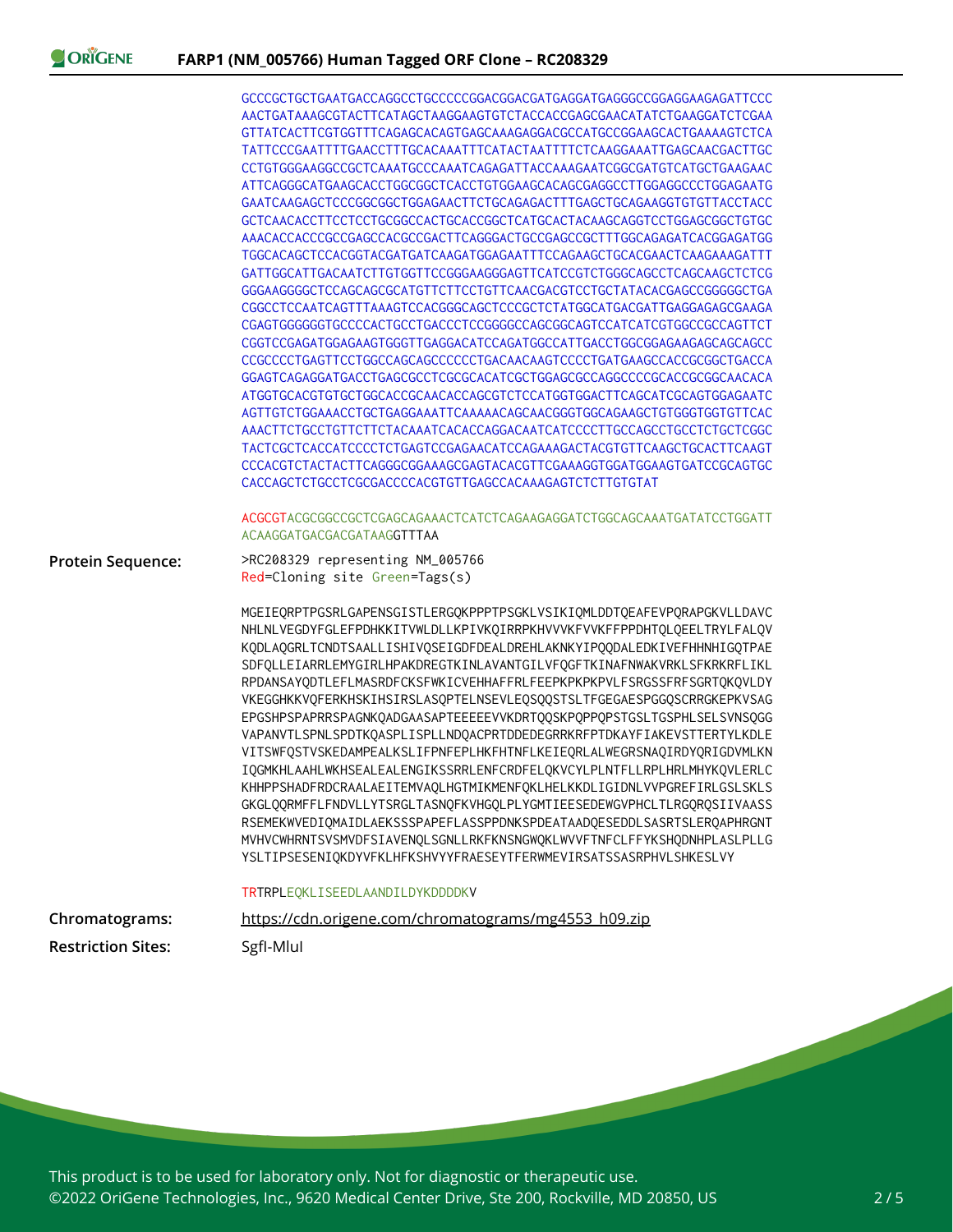

#### **Cloning Scheme:**



\* The last codon before the Stop codon of the ORF

#### **Plasmid Map:**



| ACCN:            | NM 005766 |
|------------------|-----------|
| <b>ORF Size:</b> | 3135 bp   |

**OTI Disclaimer:** The molecular sequence of this clone aligns with the gene accession number as a point of reference only. However, individual transcript sequences of the same gene can differ through naturally occurring variations (e.g. polymorphisms), each with its own valid existence. This clone is substantially in agreement with the reference, but a complete review of all prevailing variants is recommended prior to use. [More](https://www.ncbi.nlm.nih.gov/books/NBK21088/) info

**OTI Annotation:** This clone was engineered to express the complete ORF with an expression tag. Expression varies depending on the nature of the gene.

This product is to be used for laboratory only. Not for diagnostic or therapeutic use. ©2022 OriGene Technologies, Inc., 9620 Medical Center Drive, Ste 200, Rockville, MD 20850, US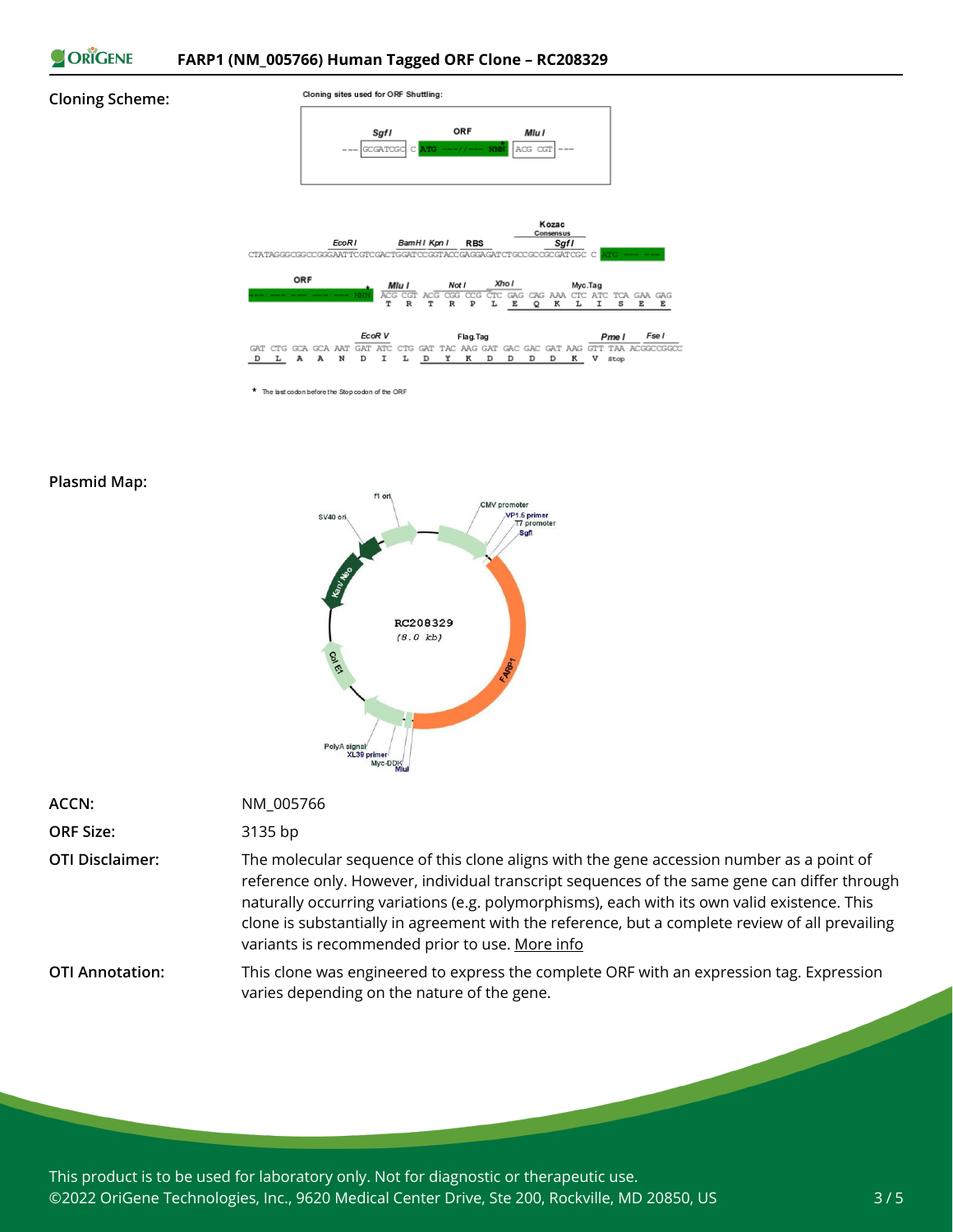| <b>ORIGENE</b>                | FARP1 (NM_005766) Human Tagged ORF Clone - RC208329                                                                                                                                                                                                                                                                                                                                                                                                 |
|-------------------------------|-----------------------------------------------------------------------------------------------------------------------------------------------------------------------------------------------------------------------------------------------------------------------------------------------------------------------------------------------------------------------------------------------------------------------------------------------------|
| Components:                   | The ORF clone is ion-exchange column purified and shipped in a 2D barcoded Matrix tube<br>containing 10ug of transfection-ready, dried plasmid DNA (reconstitute with 100 ul of water).                                                                                                                                                                                                                                                             |
| <b>Reconstitution Method:</b> | 1. Centrifuge at 5,000xg for 5min.<br>2. Carefully open the tube and add 100ul of sterile water to dissolve the DNA.<br>3. Close the tube and incubate for 10 minutes at room temperature.<br>4. Briefly vortex the tube and then do a quick spin (less than 5000xg) to concentrate the liquid<br>at the bottom.<br>5. Store the suspended plasmid at -20°C. The DNA is stable for at least one year from date of<br>shipping when stored at -20°C. |
| RefSeq:                       | NM 005766.1                                                                                                                                                                                                                                                                                                                                                                                                                                         |
| <b>RefSeq Size:</b>           | 5028 bp                                                                                                                                                                                                                                                                                                                                                                                                                                             |
| <b>RefSeq ORF:</b>            | 3138 bp                                                                                                                                                                                                                                                                                                                                                                                                                                             |
| Locus ID:                     | 10160                                                                                                                                                                                                                                                                                                                                                                                                                                               |
| <b>UniProt ID:</b>            | Q9Y4F1                                                                                                                                                                                                                                                                                                                                                                                                                                              |
| Cytogenetics:                 | 13q32.2                                                                                                                                                                                                                                                                                                                                                                                                                                             |
| Domains:                      | RhoGEF, B41, PH                                                                                                                                                                                                                                                                                                                                                                                                                                     |
| MW:                           | 118.5 kDa                                                                                                                                                                                                                                                                                                                                                                                                                                           |
| <b>Gene Summary:</b>          | This gene encodes a protein containing a FERM (4.2, exrin, radixin, moesin) domain, a Dbl<br>homology domain, and two pleckstrin homology domains. These domains are found in<br>guanine nucleotide exchange factors and proteins that link the cytoskeleton to the cell<br>membrane. The encoded protein functions in neurons to promote dendritic growth.                                                                                         |

Alternative splicing results in multiple transcript variants. [provided by RefSeq, Nov 2013]

## **Product images:**

 $\sim$   $\sqrt{2}$ 

Western blot validation of overexpression lysate (Cat# [LY417090]) using anti-DDK antibody (Cat# [TA50011-100]). Left: Cell lysates from untransfected HEK293T cells; Right: Cell lysates from HEK293T cells transfected with RC208329 using transfection reagent MegaTran 2.0 (Cat# [TT210002]).

This product is to be used for laboratory only. Not for diagnostic or therapeutic use. ©2022 OriGene Technologies, Inc., 9620 Medical Center Drive, Ste 200, Rockville, MD 20850, US